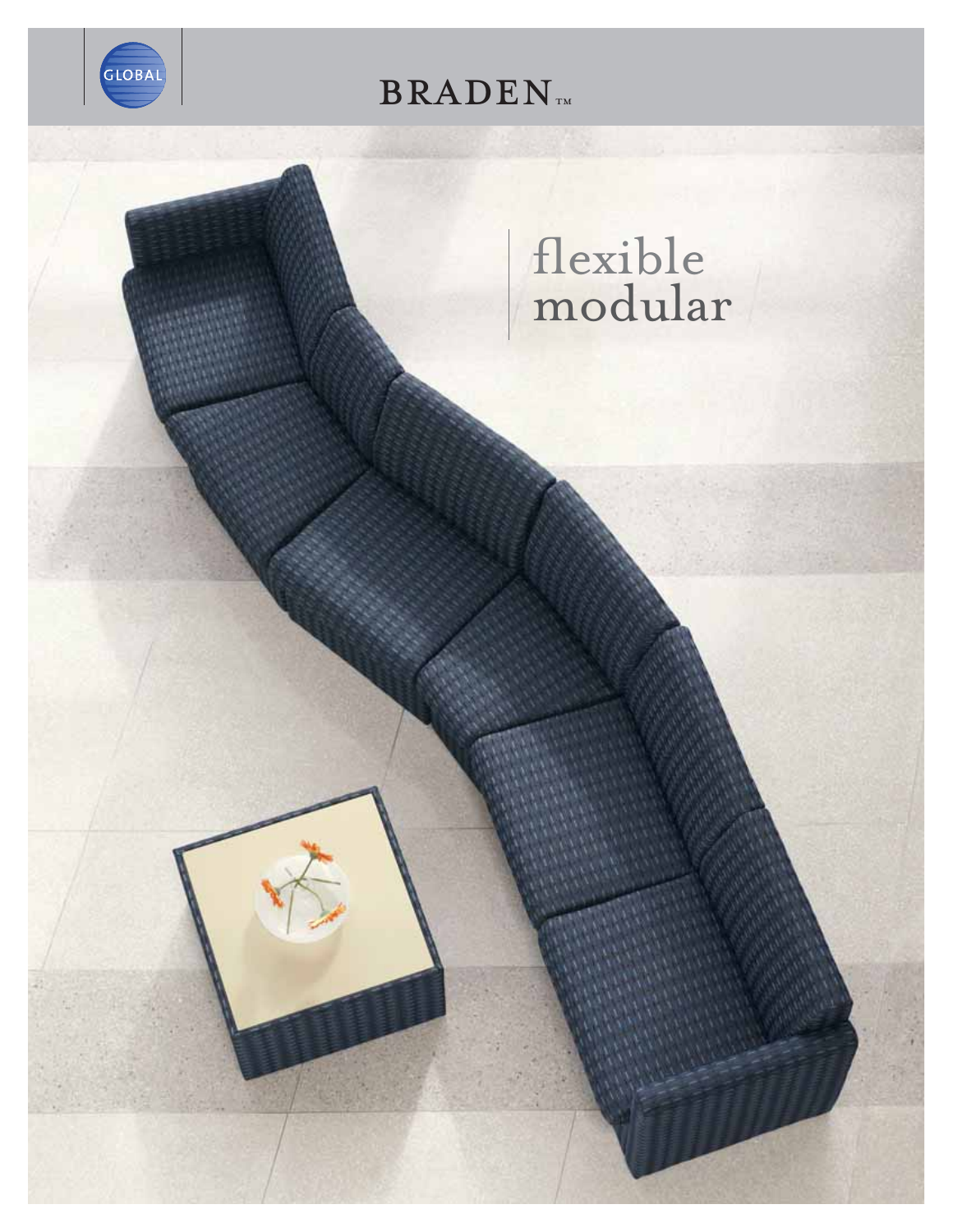

### It's your choice. Braden can be configured as a sectional or as a sofa.



Braden is a sectional sofa series that is equally well suited to reception areas or open atrium settings. Braden can also be configured as a conventional sofa and armchair (opposite) to fit any interior application or budget.

Individual models are available to facilitate inside or outside corners in sectional applications. Models with and without arms support both formal and more relaxed environments and a separate model with a laminate top and upholstered sides can be configured as a corner, end or coffee table. An ottoman is also included in the series.

A wide range of fabrics, vinyls and leathers are available to complement any interior.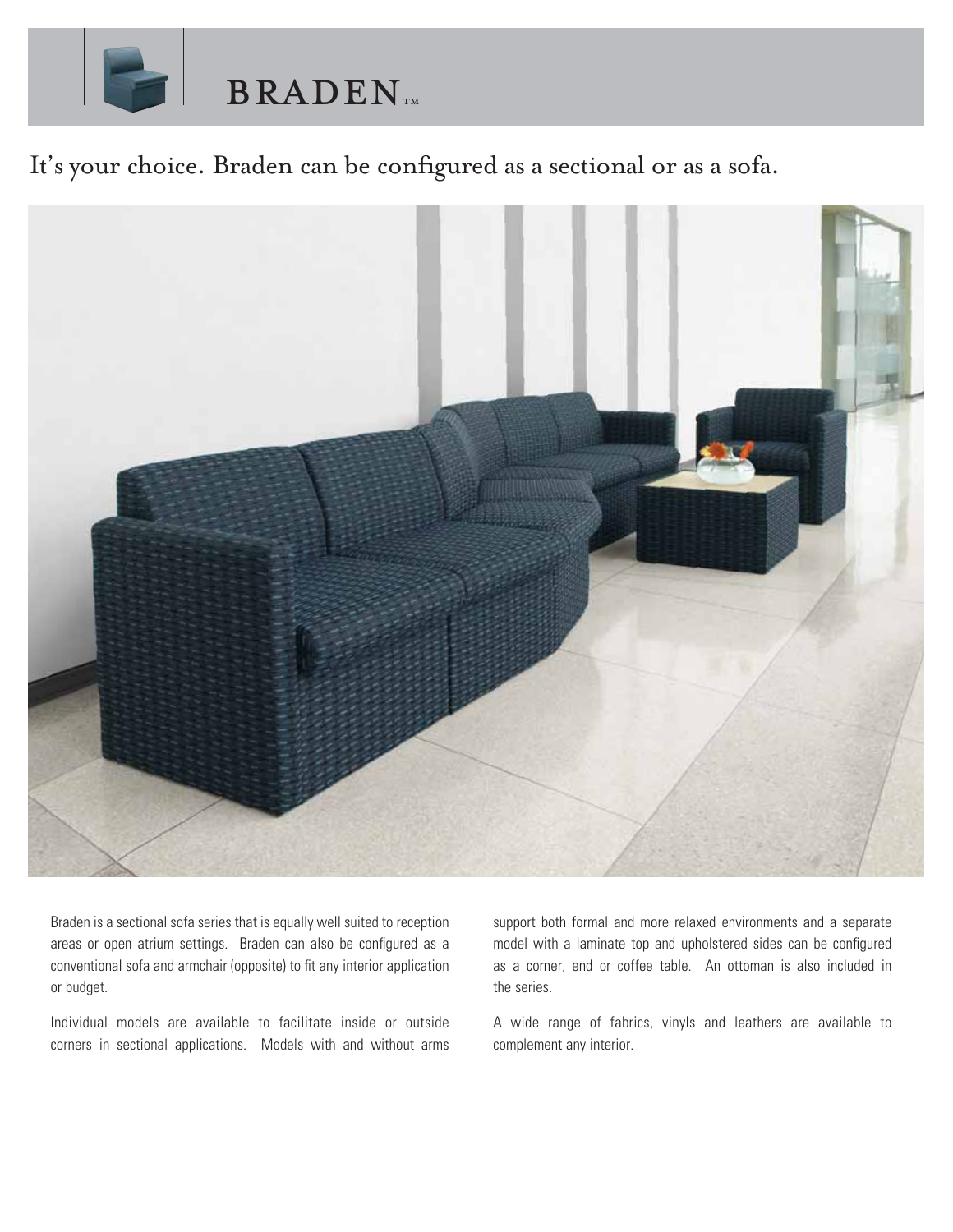

## $\mathbf{BRADEN}_{\text{TM}}$



Three seat sofa and armchair with coffee table.







Armless sofa creates a relaxed and more informal setting.